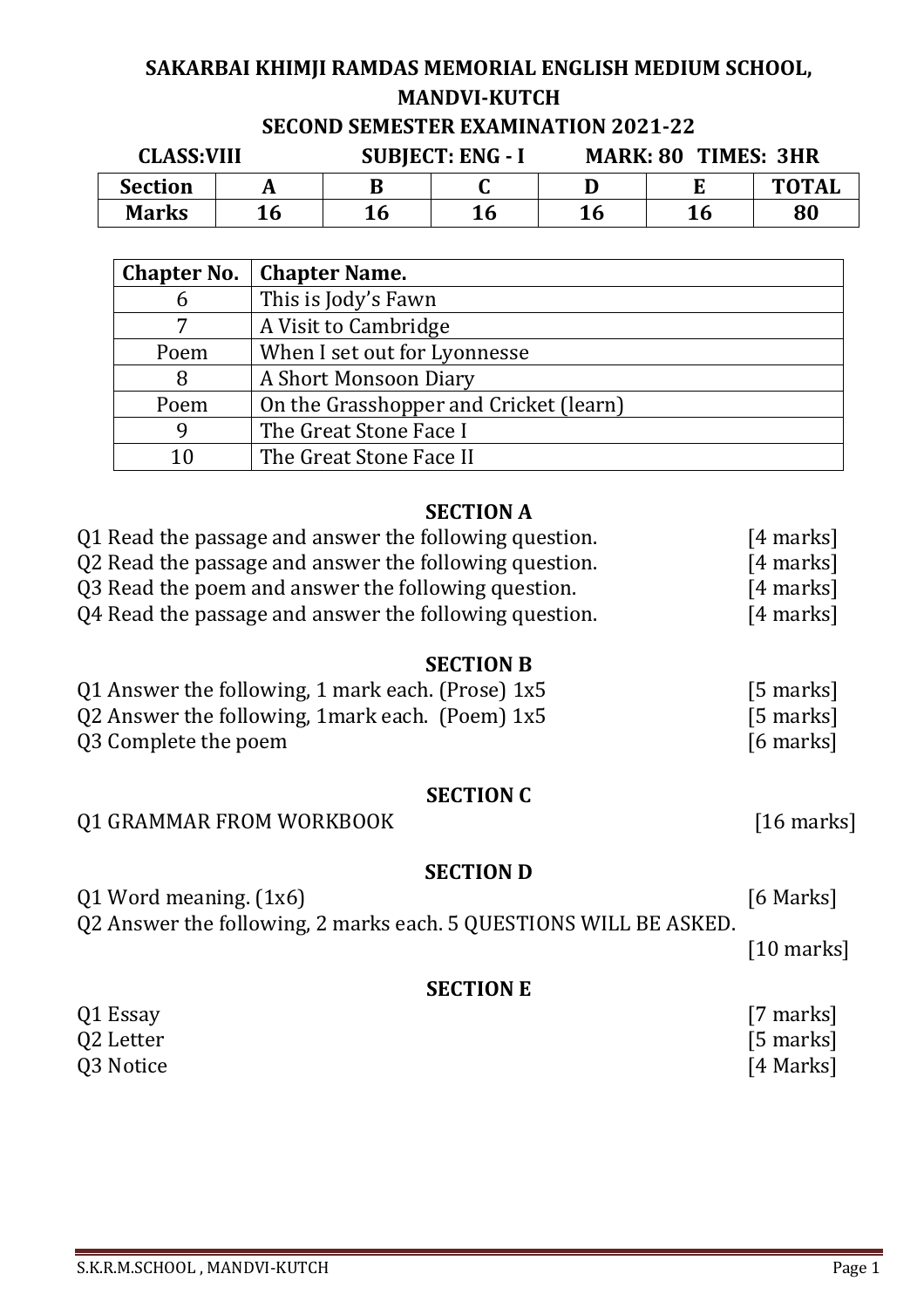## **SAKARBAI KHIMJI RAMDAS MEMORIAL ENGLISH MEDIUM SCHOOL, MANDVI-KUTCH**

#### **SECOND SEMESTER EXAMINATION 2021-22**

| <b>CLASS:VIII</b> |                |    | <b>SUBJECT: ENG - II</b> |    | <b>MARK: 80 TIMES: 3HR</b> |              |  |
|-------------------|----------------|----|--------------------------|----|----------------------------|--------------|--|
|                   | <b>Section</b> |    |                          |    |                            | <b>TOTAL</b> |  |
|                   | <b>Marks</b>   | 20 | 20                       | 20 | 20                         | 80           |  |

| <b>SYLLABUS</b> |                                             |  |  |
|-----------------|---------------------------------------------|--|--|
| Chapter 19      | Phrases                                     |  |  |
| Chapter 20      | Clauses                                     |  |  |
| Chapter 21      | <b>Analysis of Simple Sentences</b>         |  |  |
| Chapter 22      | <b>Analysis of Complex Sentences</b>        |  |  |
| Chapter 23      | <b>Analysis of Compound Sentences</b>       |  |  |
| Chapter 24      | <b>Transformation of Sentences</b>          |  |  |
| Chapter 25      | <b>Transformation of Sentences (Contd.)</b> |  |  |
| Chapter 26      | Synthesis of Sentences I                    |  |  |
| Chapter 27      | <b>Synthesis of Sentences II</b>            |  |  |
| Chapter 28      | <b>Synthesis of Sentences III</b>           |  |  |
| Chapter 29      | Comprehension                               |  |  |
| Chapter 31      | <b>Book Review/Film Review</b>              |  |  |
| Chapter 32      | Data Interpretation                         |  |  |
| Chapter 33      | Dialogue Writing/ Skit                      |  |  |
| Chapter 34      | <b>Writing Notices</b>                      |  |  |
| Chapter 35      | <b>News Reports</b>                         |  |  |
| Chapter 36      | Diary Entry                                 |  |  |
| Chapter 37      | Letters and emails                          |  |  |
| Chapter 38      | Words                                       |  |  |
| Chapter 39      | Listen and Speak                            |  |  |

### **SECTION A**

| Q1. Underline the noun phrases in the following sentences. | [5marks]    |
|------------------------------------------------------------|-------------|
| Q2. Transform the following into exclamatory sentences.    | $[5$ marks] |

- Q2. Analyse the following simple sentences (1mark for table) [5 marks]<br>Q4. Change the degree of comparison without changing the meaning. [5 marks]
- $Q4.$  Change the degree of comparison without changing the meaning.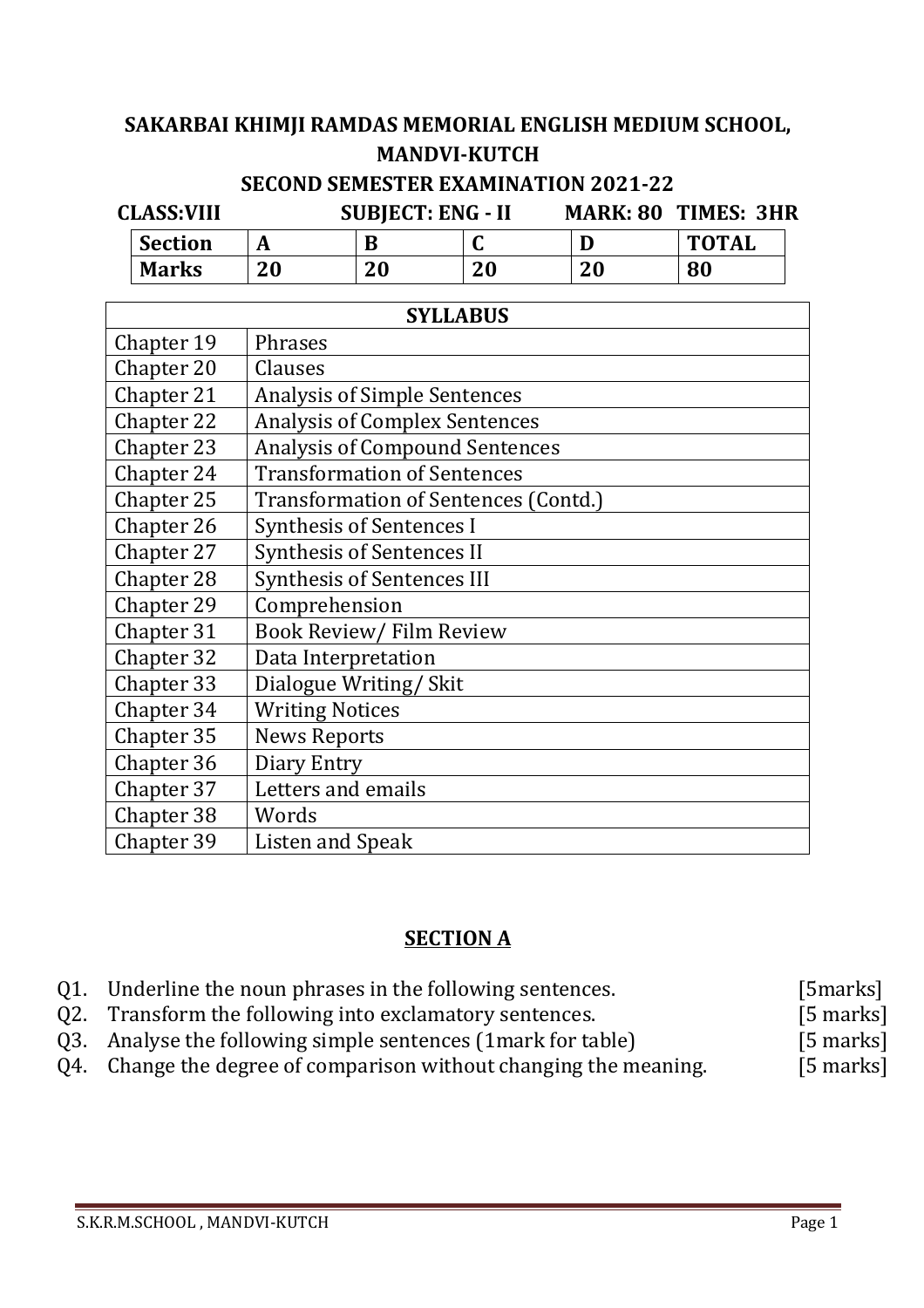### **SECTION B**

- Q1. Change the following sentences in to the passive form. [5marks] [5marks]<br>Q2. Rewrite the following sentences so as to get rid of the adverb 'too'. [5 marks]
- $Q2.$  Rewrite the following sentences so as to get rid of the adverb 'too'.
- Q3. Rewrite the following compound (double) sentences as simple ones.  $\begin{bmatrix} 5 \text{ marks} \\ 94. \end{bmatrix}$  Combine each set of sentences into one simple sentence by using  $\begin{bmatrix} 5 \text{ marks} \\ 15 \text{ marks} \end{bmatrix}$
- Combine each set of sentences into one simple sentence by using participle.

### **SECTION – C**

| Q1. Data interpretation                                             | [5marks]    |
|---------------------------------------------------------------------|-------------|
| Q2. Combine each set of simple sentences into one complex sentence  | $[6$ marks] |
| containing a noun clause.                                           |             |
| Q3. On the basis of the above poem, answer the following questions. | $[5$ marks] |
| Q4. Notice writing.                                                 | $[4$ marks] |

### **SECTION D**

| Q1. Draft a News report.                                  | [4marks]    |
|-----------------------------------------------------------|-------------|
| 02. Write an email.                                       | $[4$ marks] |
| Q3. Complete the table of past tense and past participle. | $[4$ marks] |
| Q4. Fill in the blanks with appropriate preposition.      | $[4$ marks] |
| 05. Write the definition.                                 | $[4$ marks] |

[5 marks]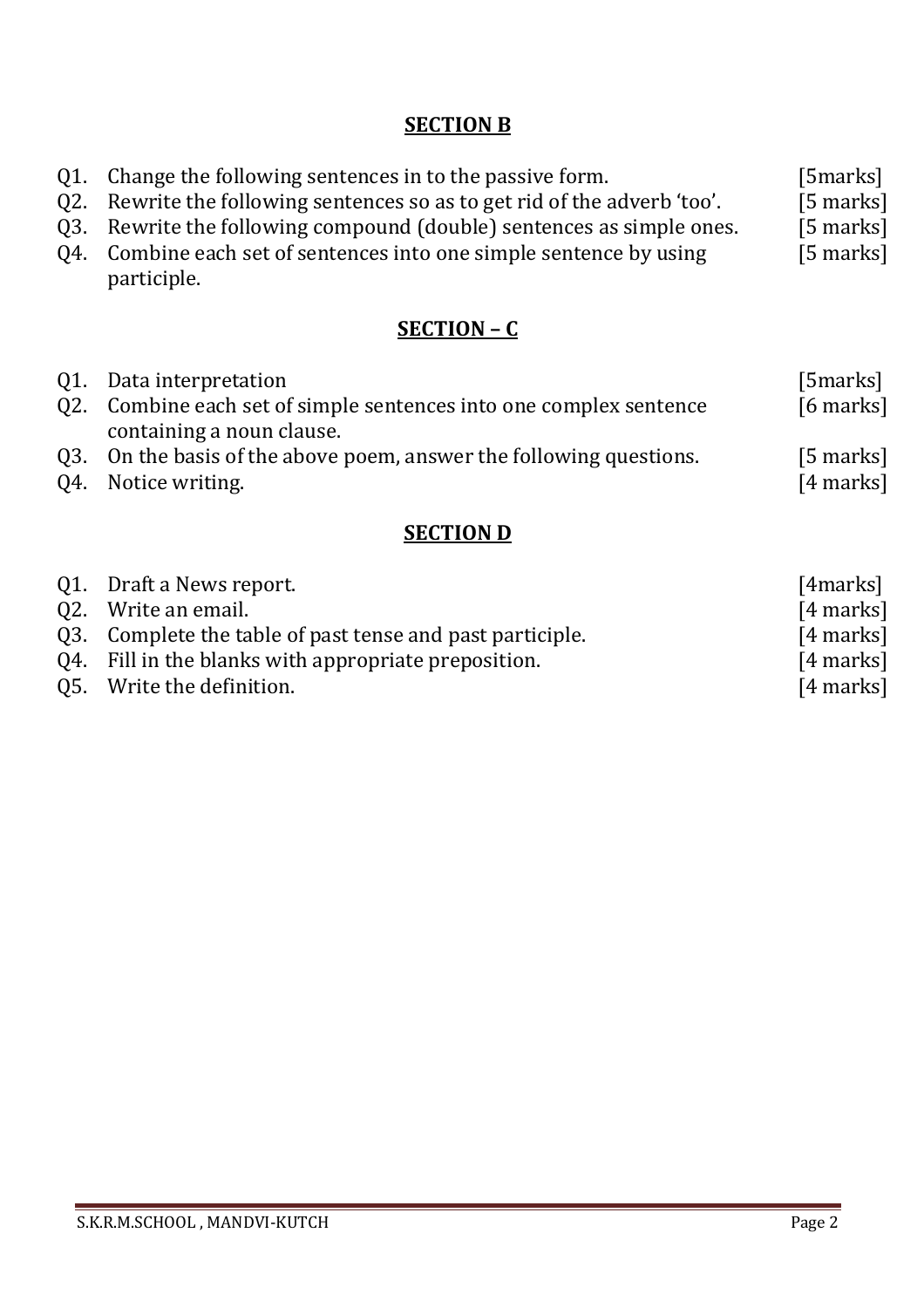### SAKARBAI KHIMJI RAMDAS MEMORIAL ENGLISH MEDIUM SCHOOL **MANDVI KUTCH SECOND SEMESTER EXAMINATION 2021-22**

**STD: VIII** 

**SUB: GUJARATI MARKS: 80** 

TIME: 3HRS

| <b>SECTION</b> | A        | n<br>U   | ∽<br>ັ |          | <b>TOTAL</b> |
|----------------|----------|----------|--------|----------|--------------|
| <b>MARKS</b>   | 20<br>ΔU | ΩΩ<br>∠ν | 20     | ΩΩ<br>ΔU | 80           |

# SECTION-A (ગદ્ય વિભાગ)

| પ્ર - 1[આ] નિચેના દરેક પ્રશ્ન નો જવાબ આપેલા વિકલ્પો માથી શોધી ને લખો. | [4 ગણ]             |
|-----------------------------------------------------------------------|--------------------|
| [બ] નીચેના દરેક પ્રશ્નો ના જવાબ એક-એક વાક્યોમાં આપો.                  | [5 ગુણ]            |
| [ક] નીચેના પ્રશ્નો ના જવાબ બે-ત્રણ વાક્યો મા લખો.                     | <u>। । १९</u> अप्र |
| ાડાનીચેના વાક્યો કોણ બોલે છે તે કહો                                   | $[3$ ગુણા          |

# SECTION-B (પદ્ય વિભાગ)

| પ્ર - 2[અ] નિચેના દરેક પ્રશ્ન નો જવાબ આપેલા વિકલ્પો માથી શોધી ને લખો. | [3 9 9]   |
|-----------------------------------------------------------------------|-----------|
| [બ] નીચેના દરેક પ્રશ્નો ના જવાબ એક એક વાક્યોમાં આપો.                  | [3 ગુણ]   |
| [ક] નીચેના પ્રશ્નો ના જવાબ ત્રણ-ચાર વાક્યો મા લખો.                    | [4 39]    |
| [ડ] નિચેની કાવ્યપંક્તિ પૂર્ણ કરો.                                     | $[4$ ગુણ] |
| ાઇ] નીચેની કાવ્ટપંક્તિનો ભાવાર્થ સ્પષ્ટ કરો.                          | [2 9]     |
| [ઈ] નીચેની ખાલી જગ્યા પૂરો.                                           | [2 9]     |
| [ઉ] 'અ' વિભાગ ની ચોગ્ય કૃતિ સાથે 'બ' વિભાગ ના ચોગ્ય કર્તા જોડો.       | [2 9]     |
| SECTION-C (વ્યાકરણ વિભાગ)                                             |           |
| וונר הווא האט האסור ווכרוור 2 ור $\sim$                               |           |

| પ્ર-૦ નાગ્વા મુજબ જપાબ લખા. |         |
|-----------------------------|---------|
| [ક]સમાનાર્થી શબ્દો લખો.     | [2 ગુણ] |
| [ખ]વિરૂદ્ધાર્થી શબ્દો લખો.  | [2 ગુણ] |
| [ગ]સાચી જોડણી લખો.          | [2 ગુણ] |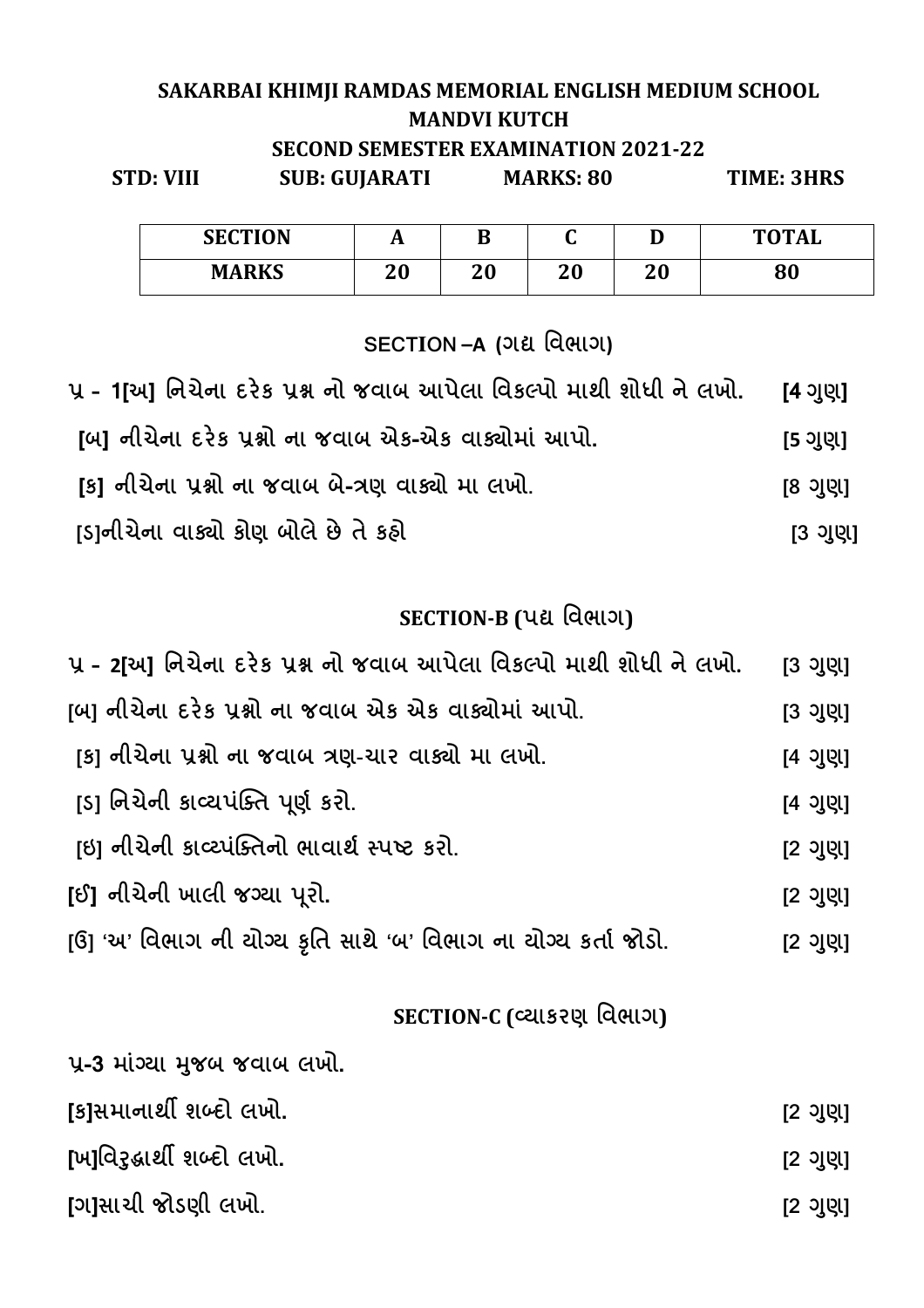| [ધ]રૂઢિપ્રયોગો નો અર્થ આપી વાક્યોમા પ્રયોગ કરો.[કોઈ પણ બે]           | [2 ગુણ]   |
|----------------------------------------------------------------------|-----------|
| [ચ]શબ્દસમૂફ માટે એક શબ્દ આપો.                                        | [2 9]     |
| [છ]નીચેનાં વાક્યો માથી ક્રિયાવિષેશણ શોધી તેનો પ્રકાર લખો.[કોઈ પણ બે] | [2 9]     |
| [જ]નીચેનાં વાક્યોના પ્રકાર લખો.                                      | $[1$ ગુણ] |
| [ઝ]નીચેનાં વાક્યોમાંથી 'કર્તા','કર્મ' અને 'ક્રિયાપદ' અલગ તારવો.      | $[1$ ગુણા |
| [ટ]નીચેનાં વાક્યોમાંથી વિશેષણ શોધીને લખો :                           | $[1$ ગુણ] |
| [6] નીચેના શબ્દો ને શબ્દકોશના ક્રમ માં ગોઠવો.                        | [2 9]     |
| [ડ]વિચાર વિસ્તાર કરો. [કોઈ પણ એક]                                    | $[3$ ગુણ  |

# SECTION -D [લેખન વિભાગ]

| [અ]મુદ્દઓનાં આધારે વાર્તા લખો. | [6ગુણ]  |
|--------------------------------|---------|
| [બ]પત્ર લખો.                   | [6 ગુણ] |
| [ક]નિબંધ લખો.[કોઈ પણ એક]       | [8 ગુણ] |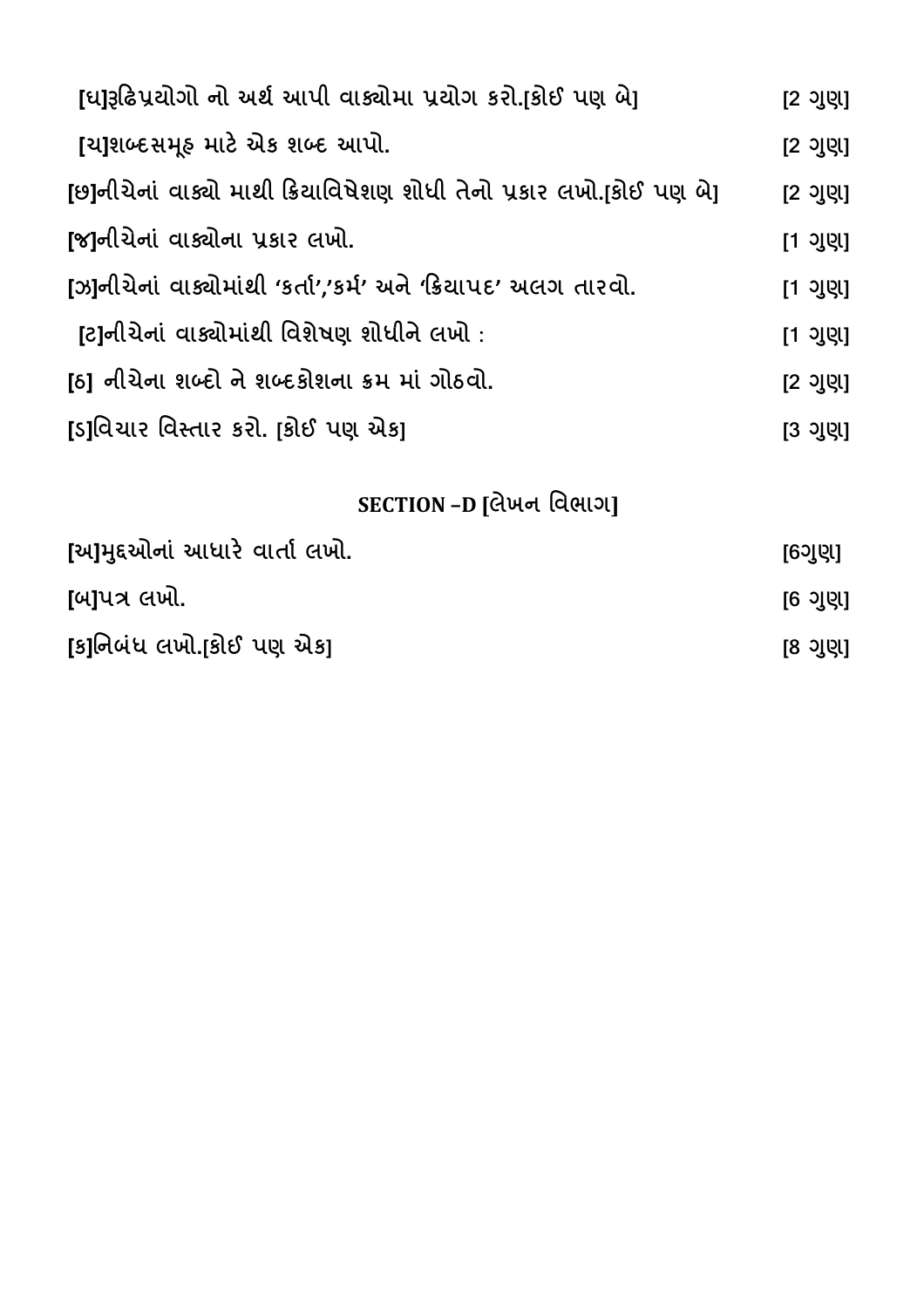# **SAKARBAI KHIMJI RAMDAS MEMORIAL ENGLISH MEDIUM SCHOOL MANDVI KUTCH**

**SECOND SEMESTER EXAMINATION 2021-22** 

| <b>STD: VIII</b>                                                       | <b>SUB: HINDI</b> |              |                           | <b>MARKS: 80</b> |    | TIME: 3HRS    |
|------------------------------------------------------------------------|-------------------|--------------|---------------------------|------------------|----|---------------|
| <b>SECTION</b>                                                         |                   | $\mathbf{A}$ | B                         | $\mathbf C$      | D  | <b>TOTAL</b>  |
| <b>MARKS</b>                                                           |                   | 20           | 20                        | 20               | 20 | 80            |
|                                                                        |                   |              |                           |                  |    |               |
|                                                                        |                   |              | SECTION - A (पाठ)         |                  |    |               |
| प्र-१.[अ]  निम्नलिखित प्रश्न के उत्तर दिए गए विकल्पो मे से चुनिए।      |                   |              |                           |                  |    | [5 गुण]       |
| [ब]  कोष्ठकमे से उचित शब्द चुनकर रिक्त स्थानो की पूर्ति कीजिए।         |                   |              |                           |                  |    | [5 गुण]       |
| [क]  सही वाक्यांश चुनकर विधानों को पूर्ण करें।                         |                   |              |                           |                  |    | [4 गुण]       |
| [ड]  निम्नलिखित प्रश्नो के उत्तर दो-दो वाक्यो में लिखिए।[कोईभी 3]      |                   |              |                           |                  |    | $[6 \t{y}$ ण] |
|                                                                        |                   |              | SECTION-B (कविता)         |                  |    |               |
| प्र.2 [अ] निम्नलिखित प्रश्न के उत्तर दिए गए विकल्पो मे से चुनिए        |                   |              |                           |                  |    | [5 गुण]       |
| [ब]कोष्ठकमे से उचित शब्द चुनकर रिक्त स्थानो की पूर्ति कीजिए।           |                   |              |                           |                  |    | [5 गुण]       |
| [क]निम्नलिखित प्रश्नो के उत्तर एक-एक वाक्यो मे लिखिए।                  |                   |              |                           |                  |    | [4 गुण]       |
| [ड]निम्नलिखित प्रश्नो के उत्तर लिखिए।                                  |                   |              |                           |                  |    | $[6]$ गुण]    |
|                                                                        |                   |              | SECTION-C (व्याकरण विभाग) |                  |    |               |
| प्र.३ [अ]  निम्नलिखित मुहावरों का वाक्य मे प्रयोग कीजिए।               |                   |              |                           |                  |    | [4 गुण]       |
| [ब]निम्नलिखित शब्दो का वचन-परिवर्तन कर उनका वाक्य मे परिवर्तन कीजिए।   |                   |              |                           |                  |    | [2 गुण]       |
| [क] निम्नलिखित शब्दो का लिंग-परिवर्तन कर उनका वाक्य मे परिवर्तन कीजिए। |                   |              |                           |                  |    | [2गुण]        |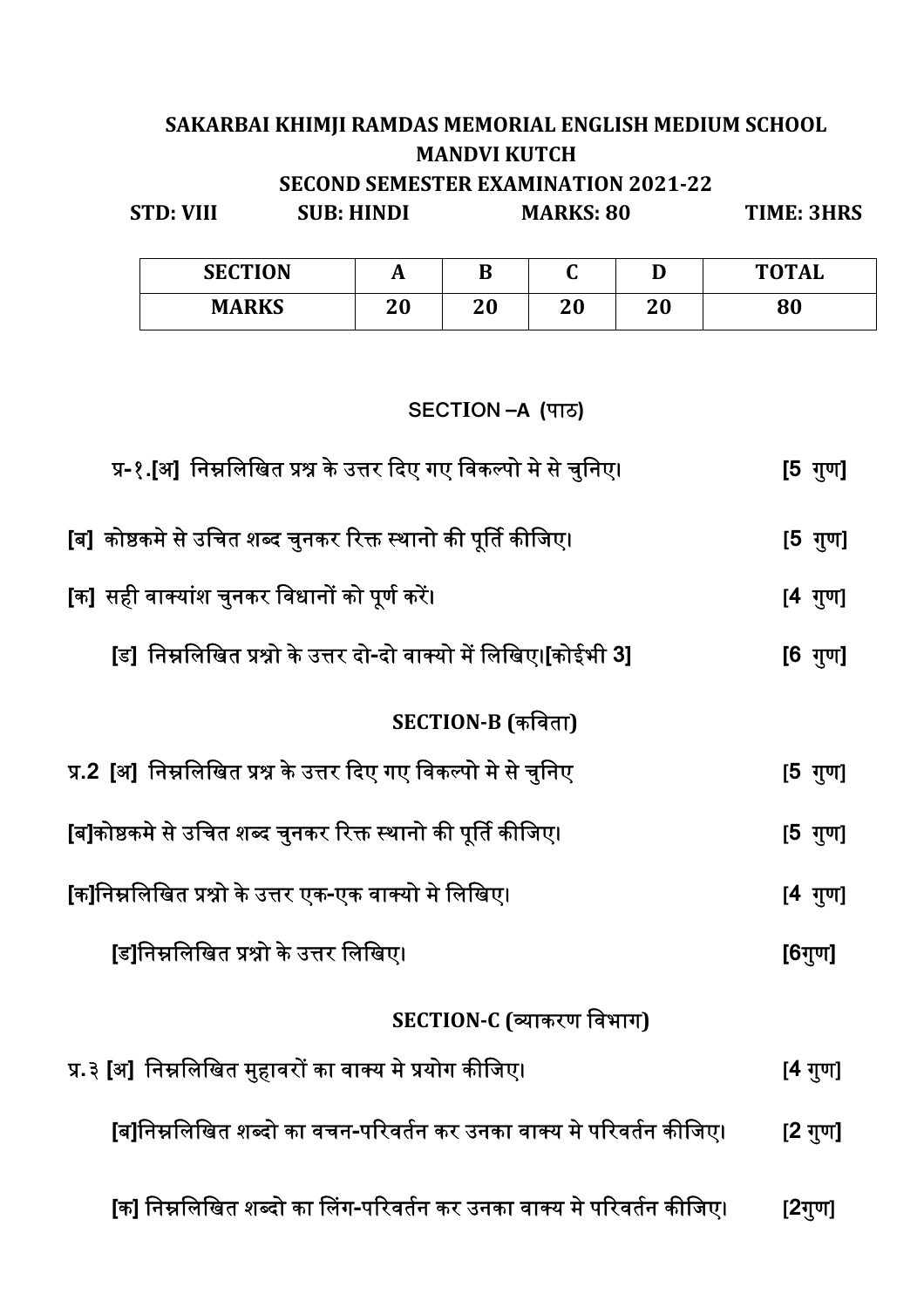# $[$ ड]निम्नलिखित वाक्यों में रेखांकितशब्दो के विशेषण बनाइए और उनका वाक्य में प्रयोगकीजिए

[2गुण]

| [इ]निम्नलिखित शब्दो के विलोम शब्द लिखिए।                   | [ $2 \overline{3}$ गुण] |
|------------------------------------------------------------|-------------------------|
| [उ]निम्नलिखित प्रशासकीय शब्दों के आधार पर वाक्य बनाइए।     | [ $2 \overline{3}$ गुण] |
| [ऊ]  निम्नलिखित शब्दों मे उचित उपसर्ग लगाकर नए शब्द लिखिए। | <u>[2गु</u> ण]          |
| [ए]  निम्नलिखित परिच्छेद का राष्ट्रभाषा में अनुवाद कीजिए।  | [4गुण]                  |
| Section D (लेखन विभाग)                                     |                         |
| प्र-4 (अ) निम्नलिखित रूपरेखा के अधार पर कहानी लिखिए ।      |                         |
| [ब] पत्र लिखिए ।                                           |                         |
| [ड] निबंध-लेखन                                             | [8 गुण <u>]</u>         |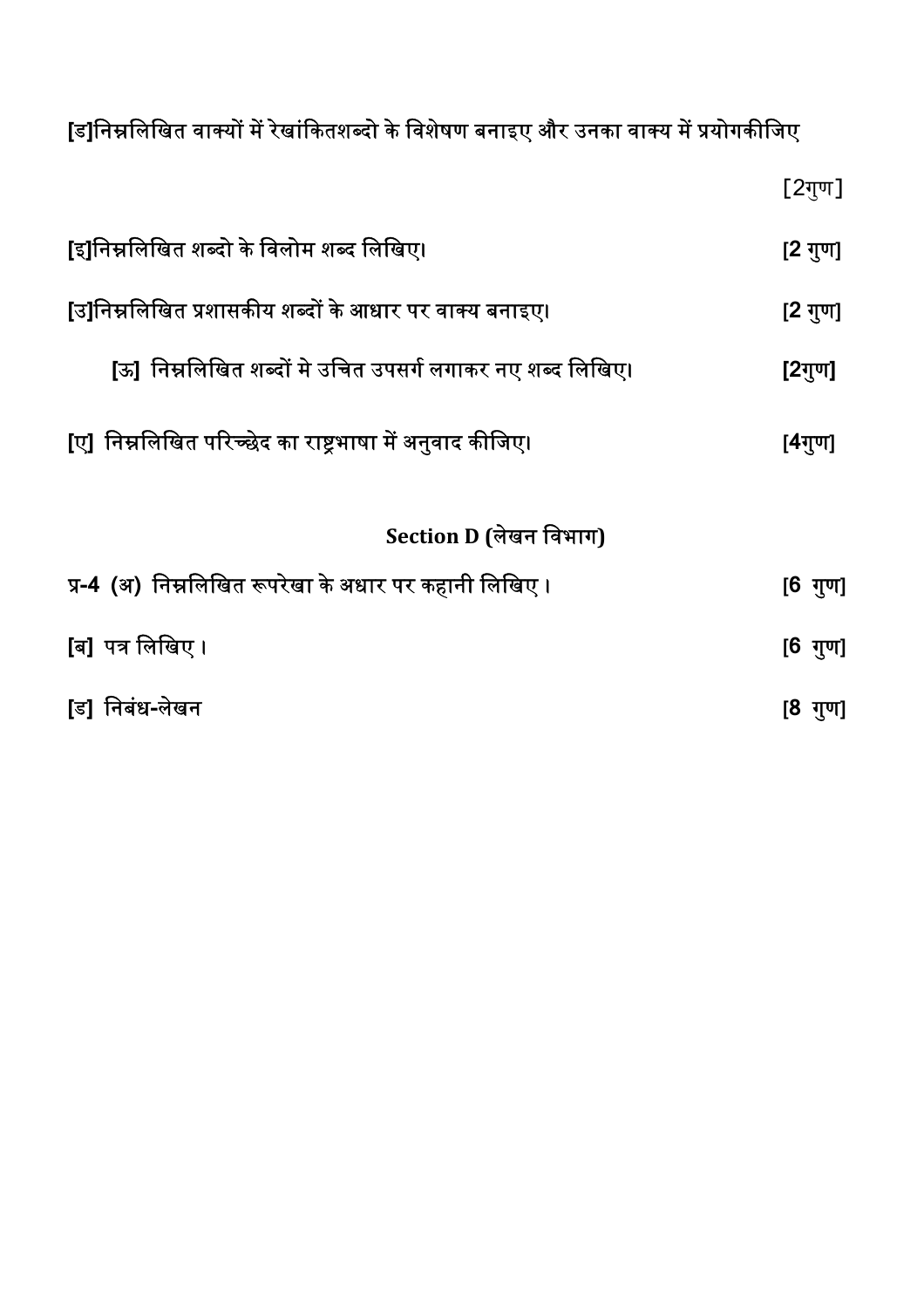## **SAKARBAI KHIMJI RAMDAS MEMORIAL SCHOOL, MANDVI-KUTCH SECOND SEMESTER EXAMINATION 2021-22**

| <b>CLASS:VIII</b> | <b>SUBJECT: MATH</b> | <b>MARKS: 80</b> | TIME: 3 HRS |
|-------------------|----------------------|------------------|-------------|
|                   |                      |                  |             |

| <b>SECTION</b> | л   |     |    |    | <b>TATAI</b><br>AL |
|----------------|-----|-----|----|----|--------------------|
| <b>ARKS</b>    | ኅ ለ | ^^  | ኅለ | nΛ | 80                 |
| M              | 4 V | - v | ⊷∪ | ΔU |                    |

| Ch. No    | <b>Ch.</b> Name                               | Ch. No    | <b>CH.</b> Name                |
|-----------|-----------------------------------------------|-----------|--------------------------------|
| 9         | <b>Algebric expressions</b><br>and identities | 13        | Direct and inverse proportions |
| <b>10</b> | <b>Visualizing solid shape</b>                | 14        | <b>Factorisation</b>           |
| 11        | <b>Mensuration</b>                            | 15        | Introduction to graphs         |
| 12        | <b>Exponents and power</b>                    | <b>16</b> | <b>Playing with numbers</b>    |

### **SECTION A**

| 1. Fill in $1x10$ | (10) |
|-------------------|------|
| 2. True/False 1x5 | (5)  |
| 3. MCQ 1x5        | (5)  |

### **SECTION B**

| 4. For each of the given solid that two views are given match with |     |
|--------------------------------------------------------------------|-----|
| corresponding $(1 \times 2)$                                       | (2) |
| 5. Draw three views of given solid. $(1\times3)$                   | (3) |
| 6. Give the appropriate formula of area and volume. $(1\times5)$   | (5) |
| 7. Find the values of the letters. (any $4(1 \times 4)$ ).         | (4) |
| 8. Questions related to divisibility (any 3) $(2\times3)$ .        | (6) |
|                                                                    |     |
|                                                                    |     |

### **SECTION C**

| 9. Solve the following (any 10) $2x10$ . | (20) |
|------------------------------------------|------|
|------------------------------------------|------|

### **SECTION D**

| 10. Draw graph. $(1\times5)$ .                                | (5) |
|---------------------------------------------------------------|-----|
| 11. Answer question from graph. $(1\times5)$ .                | (5) |
| 12. Use proper identity and give answer. (any $3(2\times3)$ . | (6) |
| 13. Factorise. (any $2(2\times2)$ ).                          | (4) |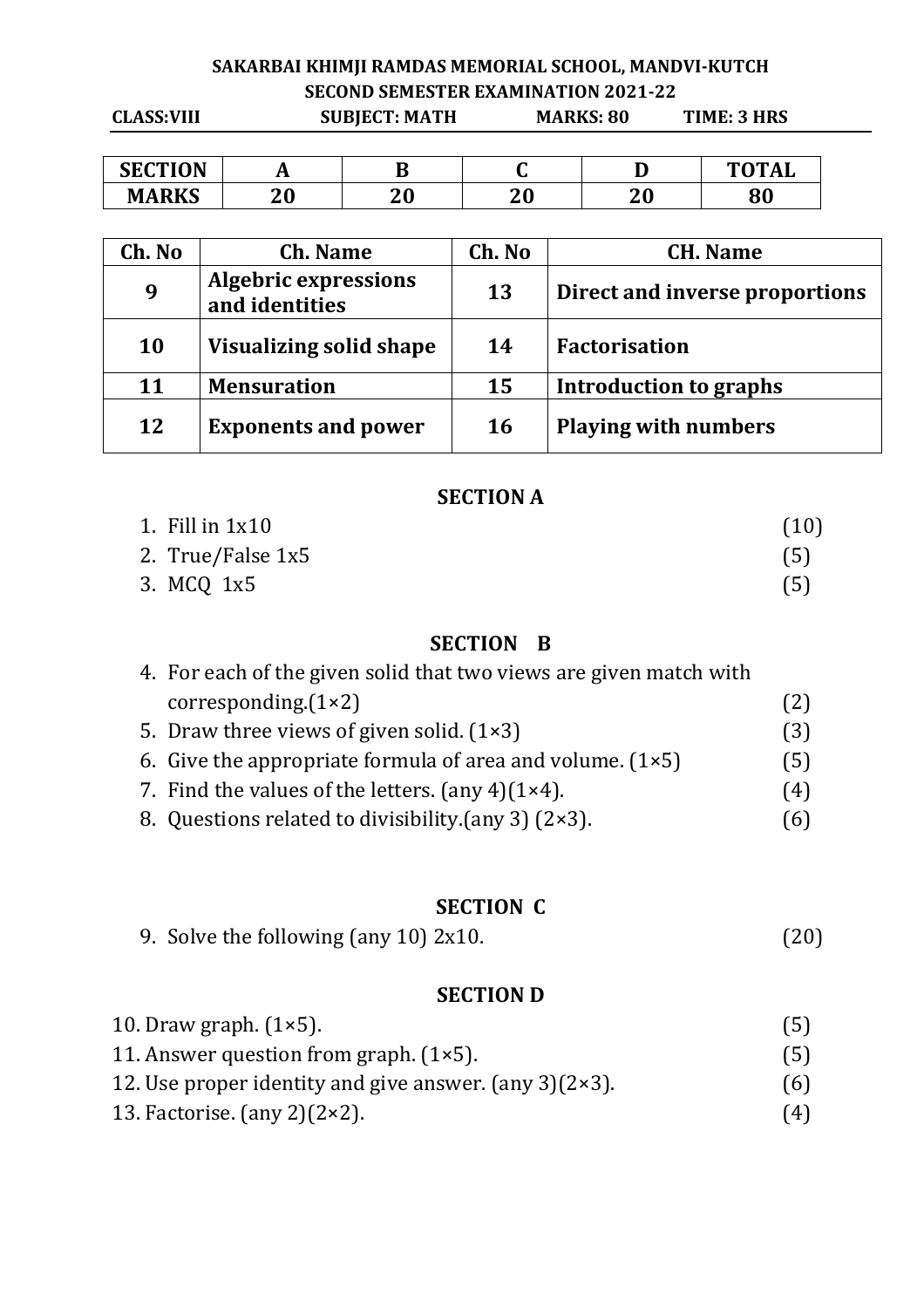| SAKARBAI KHIMJI RAMDAS MEMORIAL (ENG. MED) SCHOOL         |                                                                     |         |                                                                |                   |                                                                 |                    |    |
|-----------------------------------------------------------|---------------------------------------------------------------------|---------|----------------------------------------------------------------|-------------------|-----------------------------------------------------------------|--------------------|----|
| <b>SECOND SEMESTER EXAMINATION 2021-22</b>                |                                                                     |         |                                                                |                   |                                                                 |                    |    |
|                                                           | STD: 8th<br><b>SUBJECT: SANSKRIT MARKS: 80</b><br><b>TIME: 3HRS</b> |         |                                                                |                   |                                                                 |                    |    |
|                                                           | <b>SECTION</b><br><b>MARKS</b>                                      | A<br>20 | B<br>20                                                        | $\mathbf C$<br>20 | D<br>20                                                         | <b>TOTAL</b><br>80 |    |
|                                                           |                                                                     |         |                                                                |                   | <b>Syllabus: As Per Second Semester Textbook and Workbook.</b>  |                    |    |
|                                                           |                                                                     |         | <b>SECTION A</b>                                               |                   |                                                                 |                    |    |
|                                                           | Q.1 Choose the correct answer                                       |         |                                                                |                   |                                                                 |                    | 20 |
|                                                           |                                                                     |         | <b>SECTION B</b>                                               |                   |                                                                 |                    |    |
|                                                           | Q.2 (A) Translate the following paragraphs into English (any two)   |         |                                                                |                   |                                                                 |                    | 10 |
| (B) Complete the following verses (any one)               |                                                                     |         |                                                                | 3                 |                                                                 |                    |    |
| (C) Translate the following verses into English (any one) |                                                                     |         |                                                                | 5                 |                                                                 |                    |    |
| (D) Find out true opposite.                               |                                                                     |         |                                                                | $\overline{2}$    |                                                                 |                    |    |
|                                                           |                                                                     |         | <b>SECTION C</b>                                               |                   |                                                                 |                    |    |
|                                                           | Q.3 (A) Put $\sqrt{or} x$                                           |         |                                                                |                   |                                                                 |                    | 3  |
|                                                           |                                                                     |         | (B) Answer the following questions (any five)                  |                   |                                                                 |                    | 5  |
| (C) Match the pair                                        |                                                                     |         | 3                                                              |                   |                                                                 |                    |    |
| (D) Recognize the following root forms.                   |                                                                     |         |                                                                |                   | $\overline{2}$                                                  |                    |    |
| (E) Find out the true synonyms.                           |                                                                     |         |                                                                | 4                 |                                                                 |                    |    |
| (F) Find out the true meaning                             |                                                                     |         |                                                                | 3                 |                                                                 |                    |    |
| <b>SECTION D</b>                                          |                                                                     |         |                                                                |                   |                                                                 |                    |    |
|                                                           | Q.4 (A) Translate the following sentence into Sanskrit (any five)   |         |                                                                |                   |                                                                 |                    | 5  |
|                                                           |                                                                     |         |                                                                |                   | (B) Fill in the blanks (choose correct answer from the bracket) |                    | 5  |
|                                                           |                                                                     |         | (C) Translate the following sentences into Sanskrit (any five) |                   |                                                                 |                    | 5  |
|                                                           |                                                                     |         | (D) Answer the following questions in Sanskrit.                |                   |                                                                 |                    | 5  |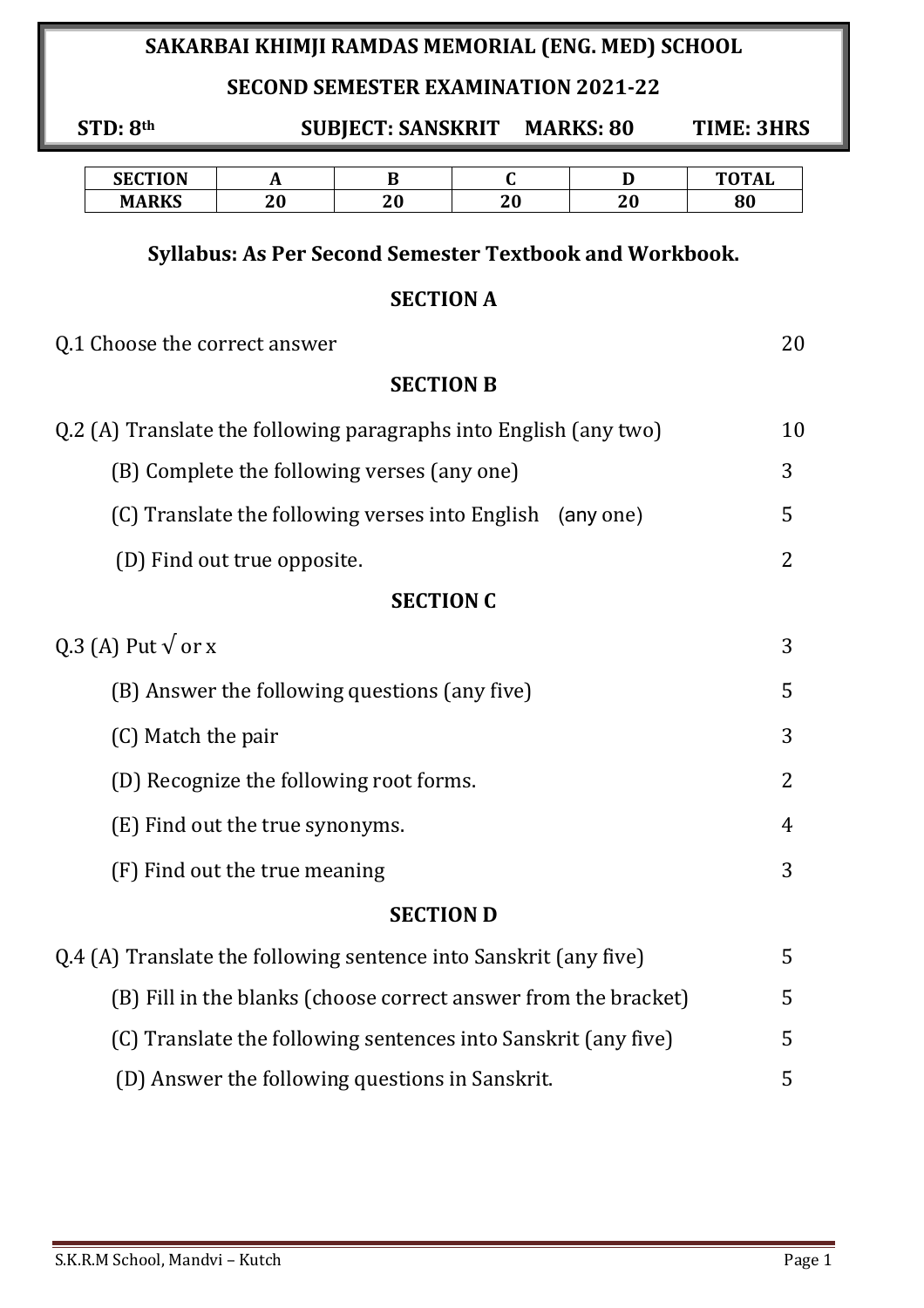# **SAKARBAI KHIMJI RAMDAS MEMORIAL ENGLISH MEDIUM SCHOOL, MANDVI - KUTCH**

## **SECOND SEMESTER EXAMINATION 2021-22**

| <b>STD: VIII</b> | <b>SUB: SCIENCE</b> |    | TIME: 3HRS<br><b>MARKS: 80</b> |    |
|------------------|---------------------|----|--------------------------------|----|
| <b>SECTION</b>   |                     |    |                                |    |
| <b>MARKS</b>     | 20                  | 20 | 20                             | 20 |

| <b>Chapter</b> | <b>Chapter Name</b>                         |
|----------------|---------------------------------------------|
| Chapter 10     | Reaching the age of Adolescence             |
| Chapter 11     | <b>Force and Pressure</b>                   |
| Chapter 12     | Friction                                    |
| Chapter 13     | Sound                                       |
| Chapter 14     | <b>Chemical effects of Electric Current</b> |
| Chapter 15     | Some natural Phenomena                      |
| Chapter 16     | Light                                       |
| Chapter 17     | Stars and the solar system                  |
| Chapter 18     | Pollution of Air and Water                  |

### **SECTION A**

| Q1. M.C.Q (Choose the correct option): 1 x 8<br>Q2. State 'T' or 'F' (correct the statement): 1 x 7<br>Q3. Fill in the blanks: 1 x 5 | [8Marks]<br>[7Marks]<br>[5Marks] |
|--------------------------------------------------------------------------------------------------------------------------------------|----------------------------------|
| <b>SECTION B</b>                                                                                                                     |                                  |
| Q1. Give one word answer: 1 x 5                                                                                                      | [5Marks]                         |
| Q2. Define the following (any 5): $2 \times 5$                                                                                       | $[10$ Marks]                     |
| Q3. Match the pair: 1 x 5                                                                                                            | [5Marks]                         |
| <b>SECTION C</b>                                                                                                                     |                                  |
| Q1. Differences between following (any 2): $3x$ 2                                                                                    | [6Marks]                         |
| Q2. Write answer in short (any 3): 2x3                                                                                               | [6Marks]                         |
| Q3. Give reasons of following (any 4): 2x4                                                                                           | [8Marks]                         |
| <b>SECTION D</b>                                                                                                                     |                                  |
| Q1. Long answers (any 3): $(3x3)$                                                                                                    | [9Marks]                         |
| Q.2 Experiment. (any 1):                                                                                                             | 6 Marks]                         |

Q2. Draw a neat and label diagram (any 1): 5x1 [5Marks]